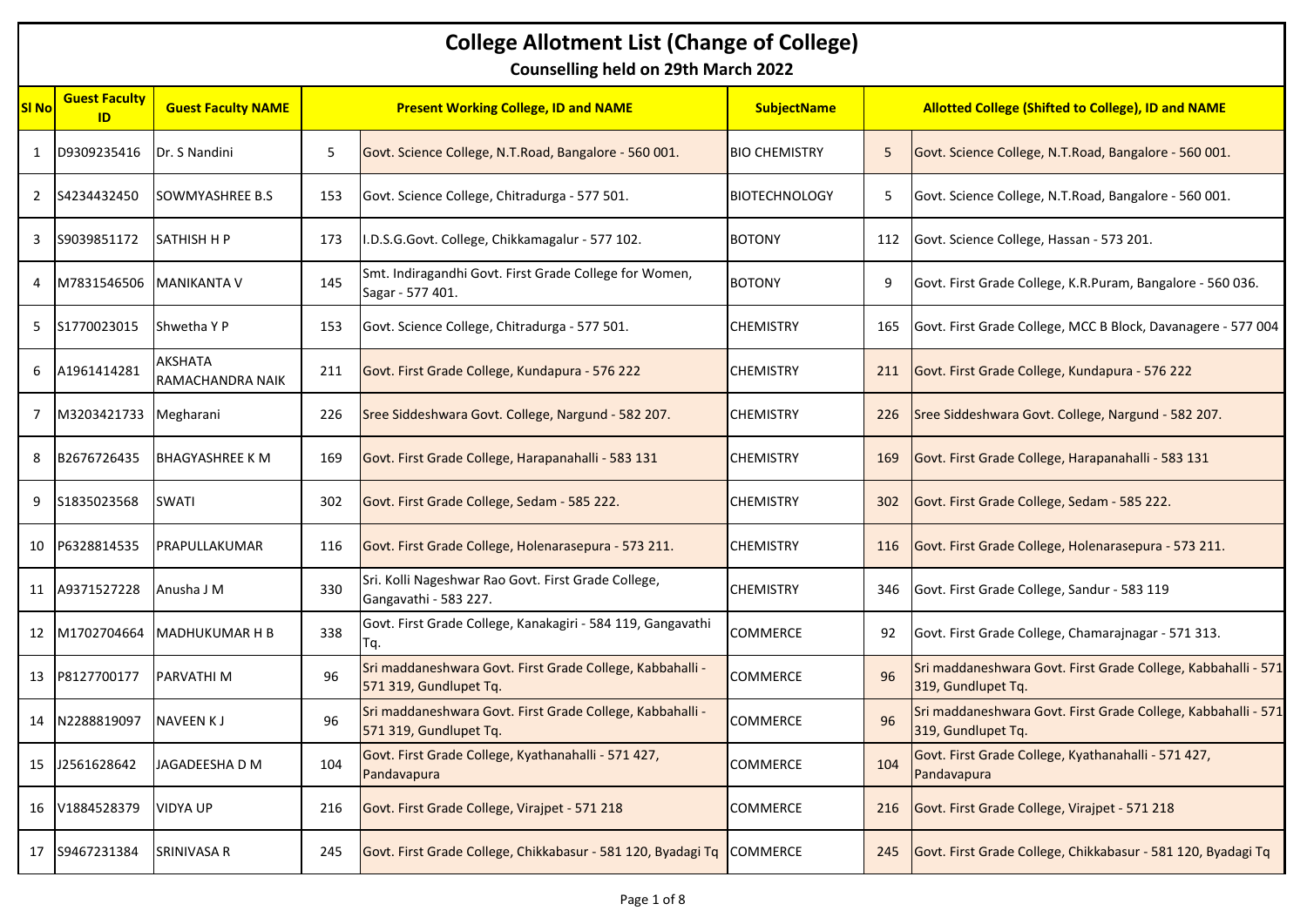| <b>SI No</b> | <b>Guest Faculty</b><br>ID | <b>Guest Faculty NAME</b>  | <b>Present Working College, ID and NAME</b> |                                                                                                | <b>SubjectName</b>      | <b>Allotted College (Shifted to College), ID and NAME</b> |                                                                                                        |
|--------------|----------------------------|----------------------------|---------------------------------------------|------------------------------------------------------------------------------------------------|-------------------------|-----------------------------------------------------------|--------------------------------------------------------------------------------------------------------|
| 18           | R6843812382                | <b>RUMI RABIYA</b>         | 155                                         | Govt. First Grade College, Molkalmuru - 577 535.                                               | <b>COMMERCE</b>         | 179                                                       | Govt. First Grade College, Kadur - 577 548.                                                            |
| 19           | R2073012803                | <b>RUKSAR KOUSER</b>       | 245                                         | Govt. First Grade College, Chikkabasur - 581 120, Byadagi Tq                                   | <b>COMMERCE</b>         | 245                                                       | Govt. First Grade College, Chikkabasur - 581 120, Byadagi Tq                                           |
| 20           | P1485711356                | <b>PALLAVIS</b>            | 98                                          | Govt. Womens College, M.C.Road, Mandya - 571 401.                                              | <b>COMMERCE</b>         | 87                                                        | Govt. First Grade College, Siddartha Layout - 570 011, Mysore                                          |
| 21           | N9440046357                | NAVYA T H                  | 245                                         | Govt. First Grade College, Chikkabasur - 581 120, Byadagi Tq COMMERCE                          |                         | 245                                                       | Govt. First Grade College, Chikkabasur - 581 120, Byadagi Tq                                           |
| 22           | S7626400467                | Srinivasa                  | 404                                         | Govt. First Grade College for Women, Chickmagalur                                              | <b>COMMERCE</b>         | 404                                                       | Govt. First Grade College for Women, Chickmagalur                                                      |
| 23           | A8022128136                | <b>ANUSHA R KOTIAN</b>     | 186                                         | Govt. First Grade College, Uppinangadi - 574 241, (Puttur Tq.)                                 | <b>COMMERCE</b>         | 209                                                       | Dr.G.Shankar Govt. Women First Grade College & PG Centre,<br>Ajjarakadu, Udupi - 576 101 (Udupi Dist.) |
| 24           | R5787202081                | RAGHAVENDRAJL              | 23                                          | Govt. First Grade College, Vijaypura Road, Devanahalli - 562<br>110.                           | <b>COMMERCE</b>         | 23                                                        | Govt. First Grade College, Vijaypura Road, Devanahalli - 562<br>110.                                   |
| 25           | A3766631499                | <b>ADARSH MADIVAL</b>      | 254                                         | Govt. First Grade College, Honnavara - 581 334                                                 | <b>COMMERCE</b>         | 251                                                       | Govt. First Grade College, Kumta - 581 343                                                             |
| 26           | S5376934033                | <b>SHIVARAJA</b>           | 19                                          | Govt. First Grade College, Varthur - 560 087, Bangalore East                                   | <b>COMMERCE</b>         | 130                                                       | Govt. First Grade College, Udaypura, Chennarayapatna Tq.                                               |
| 27           | S9408739511                | <b>SHASHIPRABHA S</b>      | 199                                         | Govt. First Grade College, Punjalakatte - 574 233,<br>Belthangadi Tq.                          | <b>COMMERCE</b>         | 199                                                       | Govt. First Grade College, Punjalakatte - 574 233, Belthangadi<br>Тq.                                  |
| 28           | S1228939018                | <b>SWETHA CS</b>           | 28                                          | Govt. First Grade College, Ramanagara - 571 511.                                               | <b>COMMERCE</b>         | 98                                                        | Govt. Womens College, M.C.Road, Mandya - 571 401.                                                      |
| 29           | S4376020734                | <b>SWAPNA V</b>            | 69                                          | Govt. First Grade College, 3rd cross BEO campus<br>Robersonpet, K.G.F - 563 122, Bangarpet Tq. | <b>COMMERCE</b>         | 34                                                        | Govt. First Grade College, Kanakapura - 562 117                                                        |
| 30           | A4933412330                | ASHA S                     | 70                                          | Govt. First Grade College, Bangaru Tirupati - 563 116, Hulkur<br>Village, Bangarpet            | <b>COMMERCE</b>         | 22                                                        | Govt. First Grade College, Doddaballapura- 561 203.                                                    |
|              | 31 S1093112495             | <b>SHRUTHI G M</b>         | 343                                         | Govt. First Grade College, Siraguppa - 583 121.                                                | <b>COMMERCE</b>         | 16                                                        | Govt. First Grade College, Yelahanka, Bangalore.- 560 064                                              |
| 32           |                            | M3209607055 MANJUNATHA C P | 400                                         | Govt. First Grade College for Women, Dharwad                                                   | <b>COMMERCE</b>         | 173                                                       | I.D.S.G.Govt. College, Chikkamagalur - 577 102.                                                        |
| 33           | H7318845628                | <b>HEMALATHA A R</b>       | 394                                         | Govt. First Grade College for Women, Yadgir                                                    | <b>COMMERCE</b>         | 410                                                       | Maharanis Commerce and Management College for Women,<br>JLB Road, Mysore - 570 005.                    |
| 34           | M7155449808 MANASA P S     |                            | 317                                         | Govt. First Grade College, Shahapur - 585 223.                                                 | <b>COMMERCE</b>         | 410                                                       | Maharanis Commerce and Management College for Women,<br>JLB Road, Mysore - 570 005.                    |
| 35           | A4858700872                | Anita Mahadevappa<br>Kolar | 280                                         | Govt. First Grade College(Women), Jamakhandi - 587 301.                                        | <b>COMPUTER SCIENCE</b> | 284                                                       | Govt. First Grade College, Mudhol - 587 313                                                            |
| 36           | S8214914827                | SHEELAVANTAMMA             | 317                                         | Govt. First Grade College, Shahapur - 585 223.                                                 | <b>COMPUTER SCIENCE</b> | 317                                                       | Govt. First Grade College, Shahapur - 585 223.                                                         |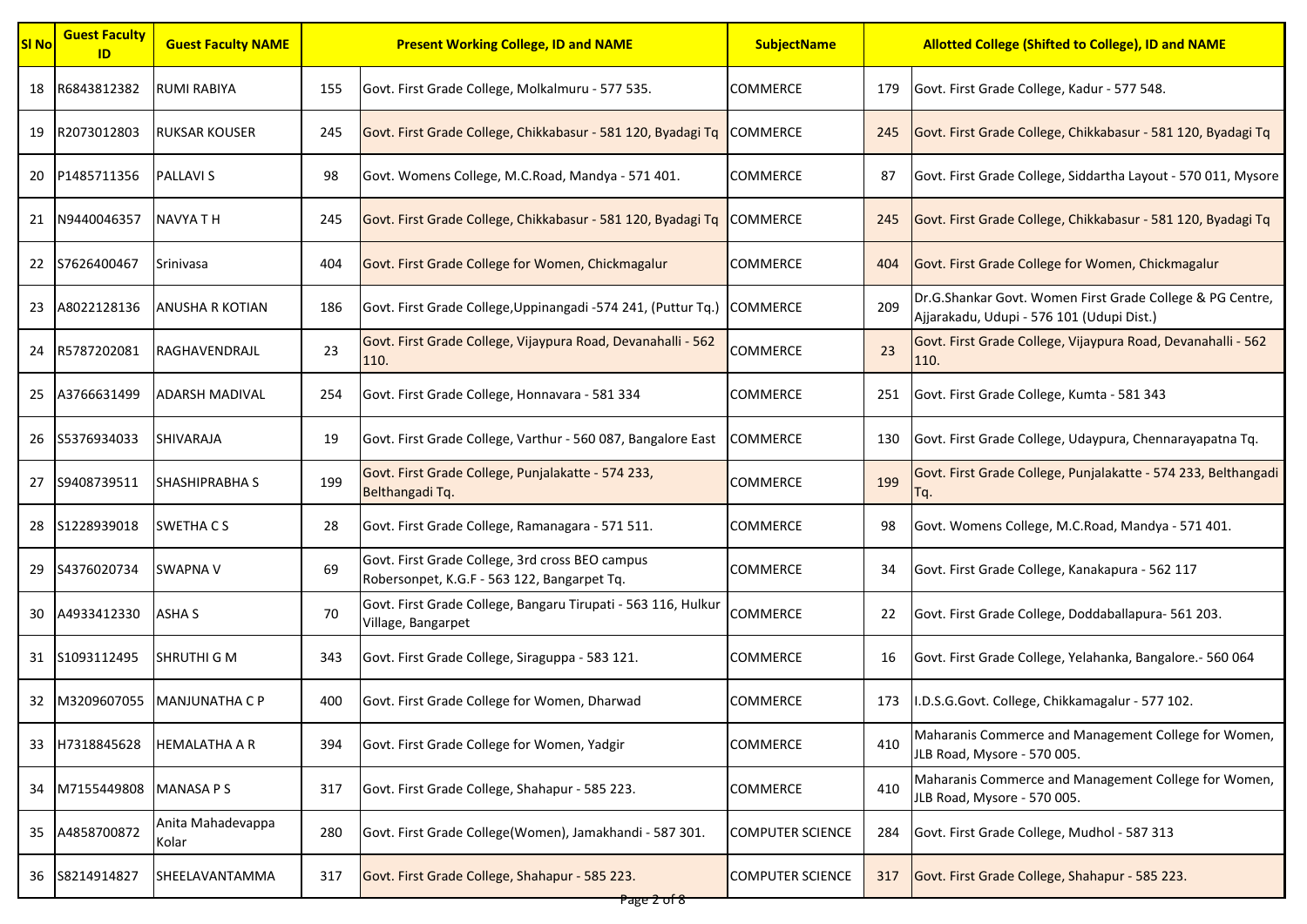| <b>SI No</b> | <b>Guest Faculty</b><br>ID | <b>Guest Faculty NAME</b>                  | <b>Present Working College, ID and NAME</b> |                                                                                                      | <b>SubjectName</b>       | <b>Allotted College (Shifted to College), ID and NAME</b> |                                                                                                      |
|--------------|----------------------------|--------------------------------------------|---------------------------------------------|------------------------------------------------------------------------------------------------------|--------------------------|-----------------------------------------------------------|------------------------------------------------------------------------------------------------------|
| 37           | S9725040239                | SHRADDHA MARDANE                           | 381                                         | Govt. First Grade College, Beedi, Khanapura Tq.                                                      | <b>COMPUTER SCIENCE</b>  | 381                                                       | Govt. First Grade College, Beedi, Khanapura Tq.                                                      |
| 38           | D2951028251                | Donald Prakash Pinto                       | 179                                         | Govt. First Grade College, Kadur - 577 548.                                                          | <b>COMPUTER SCIENCE</b>  | 131                                                       | Govt. First Grade College, Baanavara - 573 112, Arasikere Tq.                                        |
| 39           | V4733130698                | <b>VISHWAJEET</b><br><b>VEERANNA ALAWA</b> | 923                                         | Residential Govt. First Grade College, THALABALA, Koppal<br>Dist.                                    | <b>COMPUTER SCIENCE</b>  | 923                                                       | Residential Govt. First Grade College, THALABALA, Koppal<br>Dist.                                    |
| 40           | V6naik04929                | Veena                                      | 298                                         | Govt. First Grade College, Mamadapura - 591 233, Bijapura                                            | <b>COMPUTER SCIENCE</b>  | 298                                                       | Govt. First Grade College, Mamadapura - 591 233, Bijapura                                            |
| 41           | C9410528417                | Chaithra H V                               | 119                                         | Govt. First Grade College, Sakaleshpura - 573 134.                                                   | <b>COMPUTER SCIENCE</b>  | 127                                                       | Govt. Home Science College for Women, N. E. Basic School,<br>Rangoli Halla, Hassan - 573 201 (Co-ED) |
| 42           | C4652830331                | CHETHAN G A                                | 93                                          | Govt. First Grade College, Yelandur - 571 441                                                        | <b>COMPUTER SCIENCE</b>  | 94                                                        | Govt. First Grade College, N.A.P COLONY. MYSORE-OOTY<br>ROAD, Gundlupet - 571 111                    |
|              | 43 S5991524391             | SOUMYA MOTALLI                             | 147                                         | Govt. First Grade College, Shimoga - 577 201                                                         | <b>COMPUTER SCIENCE</b>  | 148                                                       | Govt. First Grade College, Thirthahalli - 577 432                                                    |
| 44           | L9634922356                | IDWIN L P.                                 | 195                                         | Govt. First Grade College, Puttur - 574 201                                                          | <b>COMPUTER SCIENCE</b>  | 198                                                       | Govt. First Grade College for Women, Mangalore - 575 001                                             |
| 45           | Y5778543630                | YAMUNA T                                   | 405                                         | Govt. First Grade College for Women, Pavagada, Tumkur Tq                                             | <b>ICOMPUTER SCIENCE</b> | 405                                                       | Govt. First Grade College for Women, Pavagada, Tumkur Tq                                             |
| 46           | S9728421652                | SHIVAKUMARA K G                            | 411                                         | Govt. First Grade College, Kanyana, Bantwala Tq.                                                     | <b>ECONOMICS</b>         | 175                                                       | D. S. Bele Gowda Govt. First Grade College, Mudigere - 577<br>132.                                   |
| 47           | M7661630142 MURTHY N       |                                            | 198                                         | Govt. First Grade College for Women, Mangalore - 575 001                                             | <b>ECONOMICS</b>         | 198                                                       | Govt. First Grade College for Women, Mangalore - 575 001                                             |
| 48           | N9028927069                | Nagaraj A. Yamanur                         | 239                                         | Govt. First Grade College, Haveri - 581 110                                                          | <b>ECONOMICS</b>         | 239                                                       | Govt. First Grade College, Haveri - 581 110                                                          |
| 49           | N9754400428                | <b>NARI ANANDA</b>                         | 350                                         | Government Commerce and Management College, Anantpur<br>Road, Bellary City - 583 101                 | <b>ECONOMICS</b>         | 344                                                       | Govt. First Grade College, Kurugod - 583 116                                                         |
| 50           | H1456815000                | HANUMANT                                   | 401                                         | Govt. First Grade College for Women, Gadag                                                           | <b>ECONOMICS</b>         | 401                                                       | Govt. First Grade College for Women, Gadag                                                           |
| 51           | P4429836027                | <b>PAVAN N HEGDE</b>                       | 343                                         | Govt. First Grade College, Siraguppa - 583 121.                                                      | <b>ECONOMICS</b>         | 246                                                       | Govt. First Grade College, Thiluvalli, Hangal Tq                                                     |
| 52           | R8086241263                | RAGHAVENDRA                                | 346                                         | Govt. First Grade College, Sandur - 583 119                                                          | <b>ECONOMICS</b>         | 350                                                       | Government Commerce and Management College, Anantpur<br>Road, Bellary City - 583 101                 |
| 53           | A7509938598                | ARSHIYA KHANUM                             | 127                                         | Govt. Home Science College for Women, N. E. Basic School,<br>Rangoli Halla, Hassan - 573 201 (Co-ED) | <b>ENGLISH</b>           | 127                                                       | Govt. Home Science College for Women, N. E. Basic School,<br>Rangoli Halla, Hassan - 573 201 (Co-ED) |
| 54           | A5023022531                | Arunkumar Parashuram<br>Loka               | 381                                         | Govt. First Grade College, Beedi, Khanapura Tq.                                                      | <b>ENGLISH</b>           | 398                                                       | Govt. First Grade College for Women, Belgaum                                                         |
| 55           | T7306010276                | THANUJAKSHI.K.SHETTY                       | 374                                         | Govt. First Grade College, Mudipu, Bantwala Tq.                                                      | <b>ENGLISH</b>           | 374                                                       | Govt. First Grade College, Mudipu, Bantwala Tq.                                                      |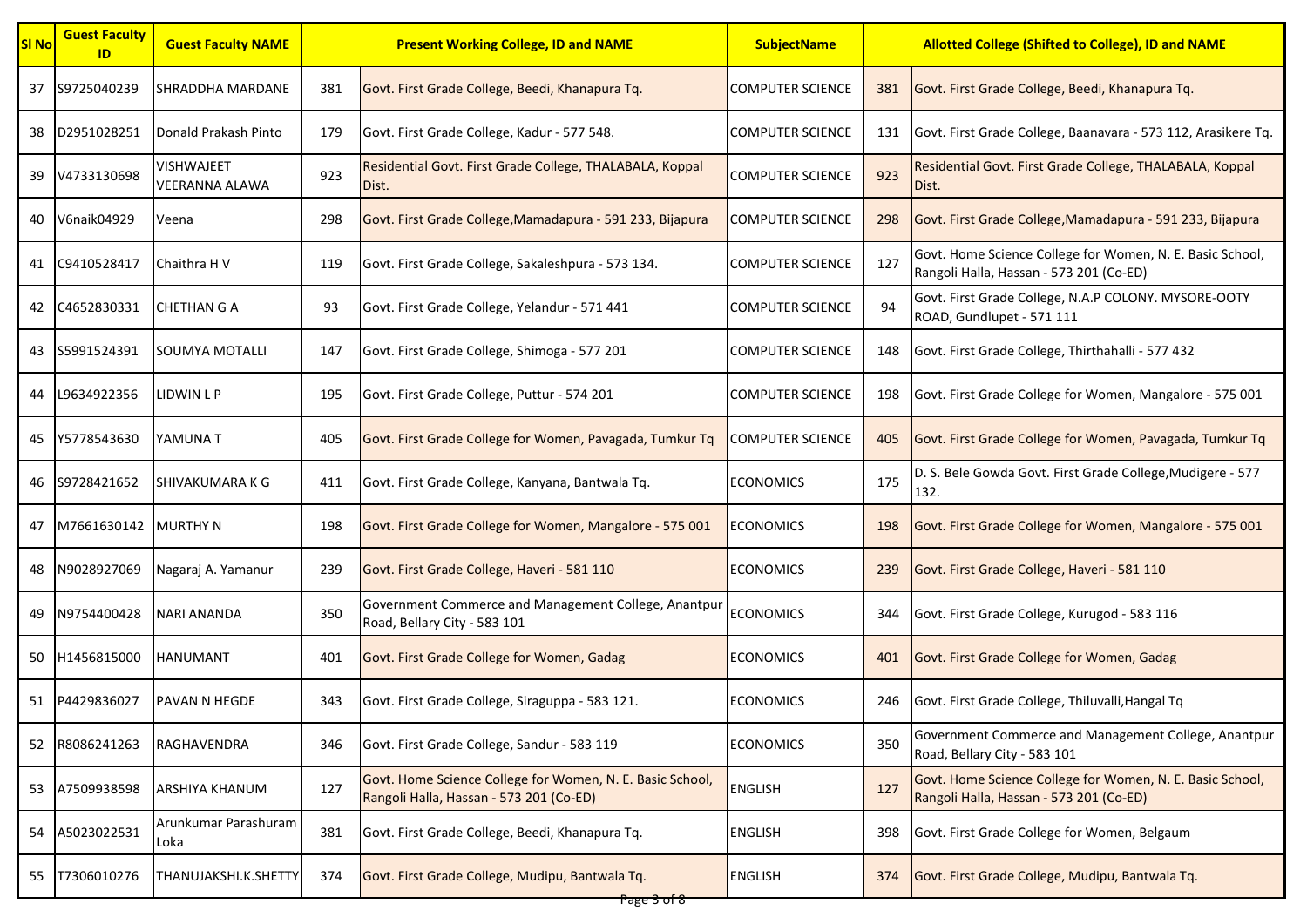| <b>SI No</b> | <b>Guest Faculty</b><br>ID | <b>Guest Faculty NAME</b> |     | <b>Present Working College, ID and NAME</b>                                                      |                          | <b>Allotted College (Shifted to College), ID and NAME</b> |                                                                                                      |
|--------------|----------------------------|---------------------------|-----|--------------------------------------------------------------------------------------------------|--------------------------|-----------------------------------------------------------|------------------------------------------------------------------------------------------------------|
| 56           | M3116518819 Mabusab. K     |                           | 348 | Smt. Rudramba M P Prakash Govt. First Grade College,<br>Huvinahadagali - 583 219                 | <b>ENGLISH</b>           | 348                                                       | Smt. Rudramba M P Prakash Govt. First Grade College,<br>Huvinahadagali - 583 219                     |
| 57           | C2719432494                | <b>CHANDRAKALA Y</b>      | 132 | Govt First Grade College Domlur, Bengaluru Dist                                                  | <b>ENGLISH</b>           | 147                                                       | Govt. First Grade College, Shimoga - 577 201                                                         |
| 58           | K9717345767                | K P MAHESH KUMAR          | 134 | Govt. First Grade College, Halebidu - 573 121, Belur Tq.                                         | Environmental<br>Science | 121                                                       | Y.D.D Govt. First Grade College, Belur - 573 115.                                                    |
| 59           | R4037017011                | <b>RAKESH SHARMA M S</b>  | 80  | Govt. First Grade Womens College, Vijayanagara, Mysore -<br>570 017                              | Environmental<br>Science | 80                                                        | Govt. First Grade Womens College, Vijayanagara, Mysore -<br>570 017                                  |
| 60           | L6376900438                | Lathamani R               | 87  | Govt. First Grade College, Siddartha Layout - 570 011,<br>Mysore                                 | Environmental<br>Science | 87                                                        | Govt. First Grade College, Siddartha Layout - 570 011, Mysore                                        |
| 61           | D3545427503                | Dr.Chandana M             | 106 | Govt. First Grade College, Pandavapura - 571 434                                                 | Environmental<br>Science | 106                                                       | Govt. First Grade College, Pandavapura - 571 434                                                     |
| 62           | P9732917575                | <b>PRAVARD M</b>          | 88  | Govt. First Grade College, Hullahalli - 571 314, Nanjangud Tq                                    | Environmental<br>Science | 84                                                        | Govt. First Grade College, T.Narasipura - 571 124                                                    |
| 63           | S5161010847                | <b>SHREYA HL</b>          | 185 | Govt. First Grade College, Sakarayapatna - 577 135, Kadur<br>Tq:                                 | Environmental<br>Science | 127                                                       | Govt. Home Science College for Women, N. E. Basic School,<br>Rangoli Halla, Hassan - 573 201 (Co-ED) |
| 64           | R3094300655                | RAGHAVENDRA GOURI         | 372 | Govt First Grade College Harugeri, Belagum Dist                                                  | Geography                | 271                                                       | Govt. First Grade College, H.B.C Colony, Athani - 591 304                                            |
| 65           | R2035204490                | RAVINDRA                  | 359 | Govt. First Grade College, Hulsooru - 585 416, Basavakalyana<br>Тq.                              | <b>HINDI</b>             | 219                                                       | Govt. First Grade College, Gudageri - 581107, (Kundagol Tq.)                                         |
| 66           | M0938538406                | <b>MAMATHASHREE K</b>     | 208 | Smt. Rukmini Shedthi Memorial National Govt. First Grade<br>College,Barkur - 576 210 (Udupi Tq.) | HINDI                    | 207                                                       | Govt. First Grade College, Thenkanidiyur, Udupi - 576 106                                            |
| 67           | R2718120138                | RAJARAJESWARI. H. G       | 117 | Govt. First Grade Womens College, Holenarasipura - 573 211 HINDI                                 |                          | 113                                                       | Govt. Arts College, Hassan - 573 201.                                                                |
| 68           | S9329321917                | <b>SM RAVI</b>            | 111 | Govt. First Grade College for Women, K.R.Pet - 571 426                                           | HISTORY                  | 100                                                       | Govt. First Grade College, K.R.Pet - 571 426.                                                        |
| 69           | S6280915660                | Sumalatha P V             | 196 | Govt. First Grade College, Sullya - 574 239                                                      | <b>HISTORY</b>           | 190                                                       | Dr. K Shivram Karanth Govt. First Grade College, Bellare - 574<br>212, (Sulya Tq.)                   |
| 70           | R6303521306                | Rajashekhara Murthy       | 115 | B.M.Shetty, Govt. First Grade College, Konnanur - 573 130,<br>(Arkalgudu Tq.)                    | <b>HISTORY</b>           | 85                                                        | Govt. First Grade College, Hanagodu - 571 105, Hunsur Tq.                                            |
| 71           | V7014354952                | <b>VINAYAK HEGDE</b>      | 119 | Govt. First Grade College, Sakaleshpura - 573 134.                                               | <b>HISTORY</b>           | 87                                                        | Govt. First Grade College, Siddartha Layout - 570 011, Mysore                                        |
|              | 72 S0465032297             | <b>SRIKANTA MURTHY N</b>  | 35  | Govt. First Grade College, Harohalli - 562 112, Kanakapura<br>Тq.                                | <b>HISTORY</b>           | 87                                                        | Govt. First Grade College, Siddartha Layout - 570 011, Mysore                                        |
| 73           | D4340030549                | <b>DINESHABT</b>          | 148 | Govt. First Grade College, Thirthahalli - 577 432                                                | <b>HISTORY</b>           | 123                                                       | Govt. First Grade College, Gandasi, (Arasikere Tq.)                                                  |
| 74           | A5780925568                | <b>ADANNA</b>             | 912 | Residential Govt. First Grade College, Mudnal, Yadgir Dt                                         | <b>HISTORY</b>           | 380                                                       | Govt. First Grade College, Shiriwara, Manvi Tq.                                                      |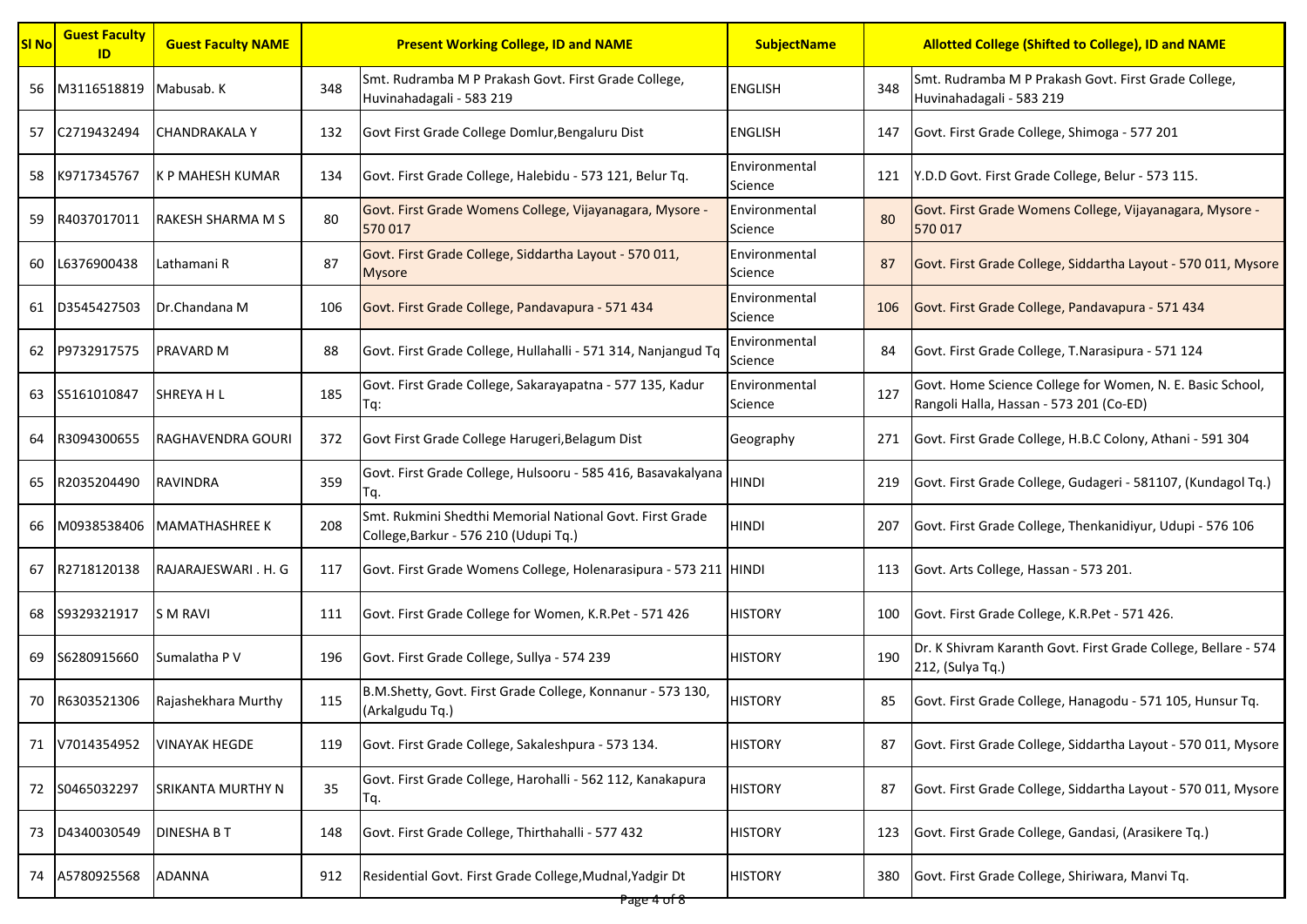| <b>SI No</b> | <b>Guest Faculty</b><br>ID | <b>Guest Faculty NAME</b>         | <b>Present Working College, ID and NAME</b> |                                                                                                          | <b>SubjectName</b> | <b>Allotted College (Shifted to College), ID and NAME</b> |                                                                                                          |
|--------------|----------------------------|-----------------------------------|---------------------------------------------|----------------------------------------------------------------------------------------------------------|--------------------|-----------------------------------------------------------|----------------------------------------------------------------------------------------------------------|
| 75           | V3024707636                | <b>VIDHYASHREE S H</b>            | 339                                         | Govt. First Grade College, Kudligi - 583 135.                                                            | <b>HISTORY</b>     | 328                                                       | Govt. First Grade College, Yelburga - 583 236.                                                           |
| 76           | G6844606408                | <b>GOWDA CHITHAIAH J</b>          | 157                                         | Govt. First Grade College, Parasurampura, (Chellakere Tq.)                                               | <b>KANNADA</b>     | 157                                                       | Govt. First Grade College, Parasurampura, (Chellakere Tq.)                                               |
| 77           | R4304711771                | Ramesh B                          | 88                                          | Govt. First Grade College, Hullahalli - 571 314, Nanjangud Tq KANNADA                                    |                    | 88                                                        | Govt. First Grade College, Hullahalli - 571 314, Nanjangud Tq                                            |
| 78           | E6065831267                | <b>ENDUBAI</b>                    | 359                                         | Govt. First Grade College, Hulsooru - 585 416, Basavakalyana<br>٢q.                                      | <b>KANNADA</b>     | 359                                                       | Govt. First Grade College, Hulsooru - 585 416, Basavakalyana<br>Гq.                                      |
| 79           | G9954032400                | <b>GADEPPA</b>                    | 339                                         | Govt. First Grade College, Kudligi - 583 135.                                                            | <b>KANNADA</b>     | 339                                                       | Govt. First Grade College, Kudligi - 583 135.                                                            |
| 80           | G2872754798                | <b>GIRISHA K</b>                  | 405                                         | Govt. First Grade College for Women, Pavagada, Tumkur Tq                                                 | KANNADA            | 405                                                       | Govt. First Grade College for Women, Pavagada, Tumkur Tq                                                 |
|              | 81 V1831215490             | <b>VENKATESH</b>                  | 382                                         | Govt. First Grade College, Kerur, Badami Tq.                                                             | KANNADA            | 318                                                       | Govt. First Grade College, Surapura - 585 224.                                                           |
| 82           | D4271508746                | <b>DR.VIRUPAKSHA S</b>            | 341                                         | Gangavathi Venkataramanashetty Padmavathamma Govt.<br>First Grade College, Hagaribommanahalli - 583 212. | <b>KANNADA</b>     | 168                                                       | Govt. First Grade College, Harihara - 577 601                                                            |
| 83           | S4785339983                | SHIVANAND<br><b>GOURAKKANAVAR</b> | 193                                         | Govt. First Grade College, Kavur - 575 015. (Mangalore)                                                  | KANNADA            | 193                                                       | Govt. First Grade College, Kavur - 575 015. (Mangalore)                                                  |
| 84           | C6139519949                | CHANDRAKALA V S                   | 81                                          | Govt. First Grade College, Saligrama - 571 604, K.R.Nagar Tq.                                            | Management         | 87                                                        | Govt. First Grade College, Siddartha Layout - 570 011, Mysore                                            |
| 85           | U6807141289                | USHA BS                           | 81                                          | Govt. First Grade College, Saligrama - 571 604, K.R.Nagar Tq. Management                                 |                    | 410                                                       | Maharanis Commerce and Management College for Women,<br>JLB Road, Mysore - 570 005.                      |
| 86           | M8102731490 Madhu G        |                                   | 77                                          | Govt. First Grade College, Periyapatna - 571 107.                                                        | Management         | 411                                                       | Maharanis Commerce and Management College for Women,<br>JLB Road, Mysore - 570 005.                      |
| 87           | D2150759788                | Devika B M                        | 156                                         | Vedavathi Govt. First Grade College, Hiriyur - 572 143.                                                  | Management         | 151                                                       | Govt. Arts College, Chitradurga - 577 501.                                                               |
|              | 88 S5511938095             | soumya chandrakanth v             | 331                                         | Govt. First Grade College, Koppal - 583 231                                                              | <b>MATHEMATICS</b> | 331                                                       | Govt. First Grade College, Koppal - 583 231                                                              |
| 89           | A7054000302                | ASHA H S                          | 84                                          | Govt. First Grade College, T.Narasipura - 571 124                                                        | <b>MATHEMATICS</b> | 83                                                        | Govt. First Grade College, Ooty Road, Nanjangudu - 571 301                                               |
| 90           | A1819724956                | <b>ASFIYA SULTANA</b>             | 23                                          | Govt. First Grade College, Vijaypura Road, Devanahalli - 562<br>110.                                     | <b>MATHEMATICS</b> | 6                                                         | Maharanis Science College for Women, Bangalore - 560 001.                                                |
|              | 91 V7984522975             | <b>VEENAT</b>                     | 330                                         | Sri. Kolli Nageshwar Rao Govt. First Grade College,<br>Gangavathi - 583 227.                             | <b>MATHEMATICS</b> | 341                                                       | Gangavathi Venkataramanashetty Padmavathamma Govt.<br>First Grade College, Hagaribommanahalli - 583 212. |
| 92           | E6374427410                | ERAMMA<br>SHIVAYOGEPPA HALAK      | 149                                         | Govt. First Grade College, Rippanpet - 577 426, Hosanagara<br>٢q.                                        | <b>MATHEMATICS</b> | 240                                                       | Govt. First Grade College, Ranebennur - 581 115                                                          |
| 93           | M1542332928                | <b>MANJUNATHA B</b>               | 315                                         | Govt. First Grade College, Yadgiri - 585 202.                                                            | <b>Physics</b>     | 303                                                       | Govt. First Grade College, Afzalpur - 585 301.                                                           |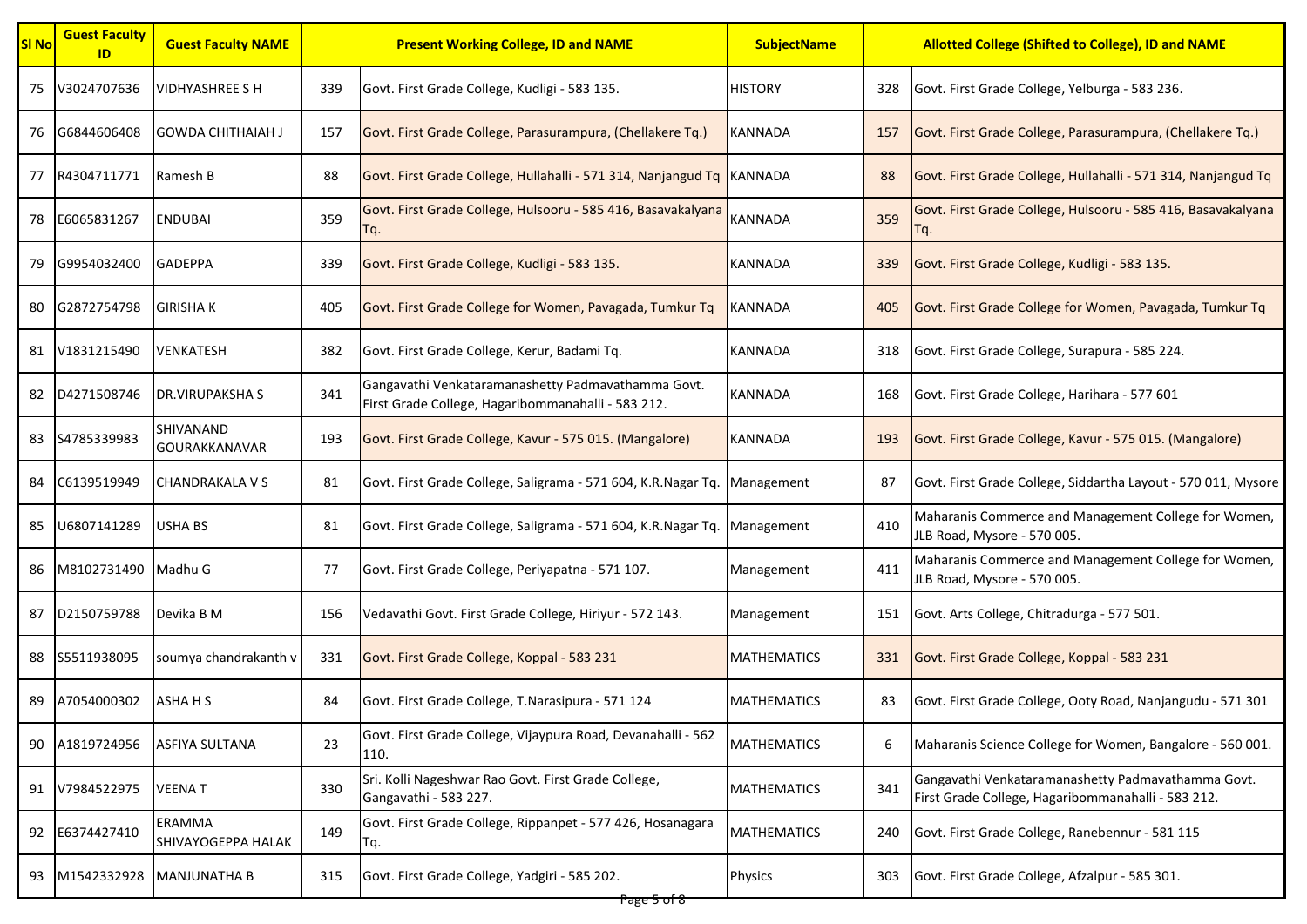| <b>SI No</b> | <b>Guest Faculty</b><br>ID | <b>Guest Faculty NAME</b> |     | <b>Present Working College, ID and NAME</b>                                                   | <b>SubjectName</b> |     | <b>Allotted College (Shifted to College), ID and NAME</b>                                      |
|--------------|----------------------------|---------------------------|-----|-----------------------------------------------------------------------------------------------|--------------------|-----|------------------------------------------------------------------------------------------------|
| 94           | A7043802612                | <b>ASHWINI</b>            | 358 | Govt. First Grade College, Mannahalli - 585 403, Bidar Tq                                     | <b>Physics</b>     | 292 | Govt. First Grade College, Navabag, Khaza Colony, Bijapur -<br>586 101                         |
| 95           | A1947036197                | <b>ANITHA J</b>           | 11  | Govt. First Grade College, Rajajinagar - 560 010, Bangalore.                                  | <b>Physics</b>     | 6   | Maharanis Science College for Women, Bangalore - 560 001.                                      |
| 96           | D8385313568                | DIVYANJALI R              | 34  | Govt. First Grade College, Kanakapura - 562 117                                               | Physics            | 83  | Govt. First Grade College, Ooty Road, Nanjangudu - 571 301                                     |
| 97           | S6820713184                | <b>SRUJANA</b>            | 330 | Sri. Kolli Nageshwar Rao Govt. First Grade College,<br>Gangavathi - 583 227.                  | <b>Physics</b>     | 320 | Govt. College, Sindhanoor - 584 128.                                                           |
| 98           | A4427930772                | <b>APARNA R C</b>         | 10  | Lalbahadur Sastry Govt. Arts, Science and Commerce College<br>R.T.Nagar, Bangalore - 560 032. | <b>Physics</b>     | 10  | Lalbahadur Sastry Govt. Arts, Science and Commerce College,<br>R.T.Nagar, Bangalore - 560 032. |
| 99           | A6351907695                | ΑΜΒΙΚΑ                    | 307 | Govt. First Grade College, Kalagi - 585 312, Chittapura Tq:                                   | <b>Physics</b>     | 307 | Govt. First Grade College, Kalagi - 585 312, Chittapura Tq:                                    |
|              | 100 S6855946567            | SIDDARAJU M               | 141 | Govt. First Grade College, Soraba - 577 429.                                                  | <b>Physics</b>     | 80  | Govt. First Grade Womens College, Vijayanagara, Mysore -<br>570 017                            |
|              | 101 S7472337037            | <b>SHWETHA K BHAT</b>     | 70  | Govt. First Grade College, Bangaru Tirupati - 563 116, Hulkur<br>Village, Bangarpet           | Physics            | 9   | Govt. First Grade College, K.R.Puram, Bangalore - 560 036.                                     |
|              | 102 U5151915075            | UMERA KHANAM              | 114 | Govt. First Grade College for Women, NEAR STADIUM,<br>M.G.ROAD, Hassan - 573 201              | POLITICAL SCIENCE  | 113 | Govt. Arts College, Hassan - 573 201.                                                          |
|              | 103 A6371224069            | ANUSUYA                   | 66  | Govt. First Grade College, SULIKUNTE ROAD, Bangarpet - 563<br>114.                            | POLITICAL SCIENCE  | 78  | Govt. First Grade College, Kuvempu Nagar, Mysore - 570 023                                     |
|              | 104 D1502007932            | <b>DIVYASHREE T S</b>     | 12  | Govt. First Grade College, Jayanagar - 560 070, Bangalore.                                    | POLITICAL SCIENCE  | 11  | Govt. First Grade College, Rajajinagar - 560 010, Bangalore.                                   |
|              | 105 V2427733307            | VINAYA KUMARA R           | 361 | Govt. First Grade College, Dhandeli                                                           | POLITICAL SCIENCE  | 103 | Govt. First Grade College, Koppa - 571 425, Maddur Tq.,                                        |
|              | 106 A2507310779            | ASHOKA H                  | 143 | Govt. First Grade College, Anavatti- 577 413, (Soraba Tq.).                                   | POLITICAL SCIENCE  | 145 | Smt. Indiragandhi Govt. First Grade College for Women, Sagar<br>577 401.                       |
|              | 107 S8980247647            | <b>SATYAMURTHY K M</b>    | 141 | Govt. First Grade College, Soraba - 577 429.                                                  | POLITICAL SCIENCE  | 146 | Smt. Indiragandhi Govt. First Grade College for Women, Sagar<br>577 401.                       |
|              | 108 L2396743156            | <b>LATHA B N</b>          | 53  | Govt First Grade College, B.H. Road, Tumkur                                                   | POLITICAL SCIENCE  | 83  | Govt. First Grade College, Ooty Road, Nanjangudu - 571 301                                     |
|              | 109 L8749452195            | LAKSHMIKANTHA A           | 334 | Govt. First Grade College, Alavandi - 585 226, Koppal Tq.                                     | POLITICAL SCIENCE  | 199 | Govt. First Grade College, Punjalakatte - 574 233, Belthangadi<br>Tq.                          |
|              | 110 1624052582             | <b>IBRAHIM NIDAGUNDI</b>  | 145 | Smt. Indiragandhi Govt. First Grade College for Women,<br>Sagar - 577 401.                    | <b>PSYCOLOGY</b>   | 145 | Smt. Indiragandhi Govt. First Grade College for Women, Sagar<br>577 401.                       |
|              | 111 P3504738733            | <b>PRABHA S N</b>         | 197 | Govt. First Grade College, Mangalore Carstreet, Mangalore -<br>575 001                        | SANSKRIT           | 147 | Govt. First Grade College, Shimoga - 577 201                                                   |
|              | 112 G6367802799            | <b>GANGADHARA S</b>       | 331 | Govt. First Grade College, Koppal - 583 231                                                   | Social Work        | 155 | Govt. First Grade College, Molkalmuru - 577 535.                                               |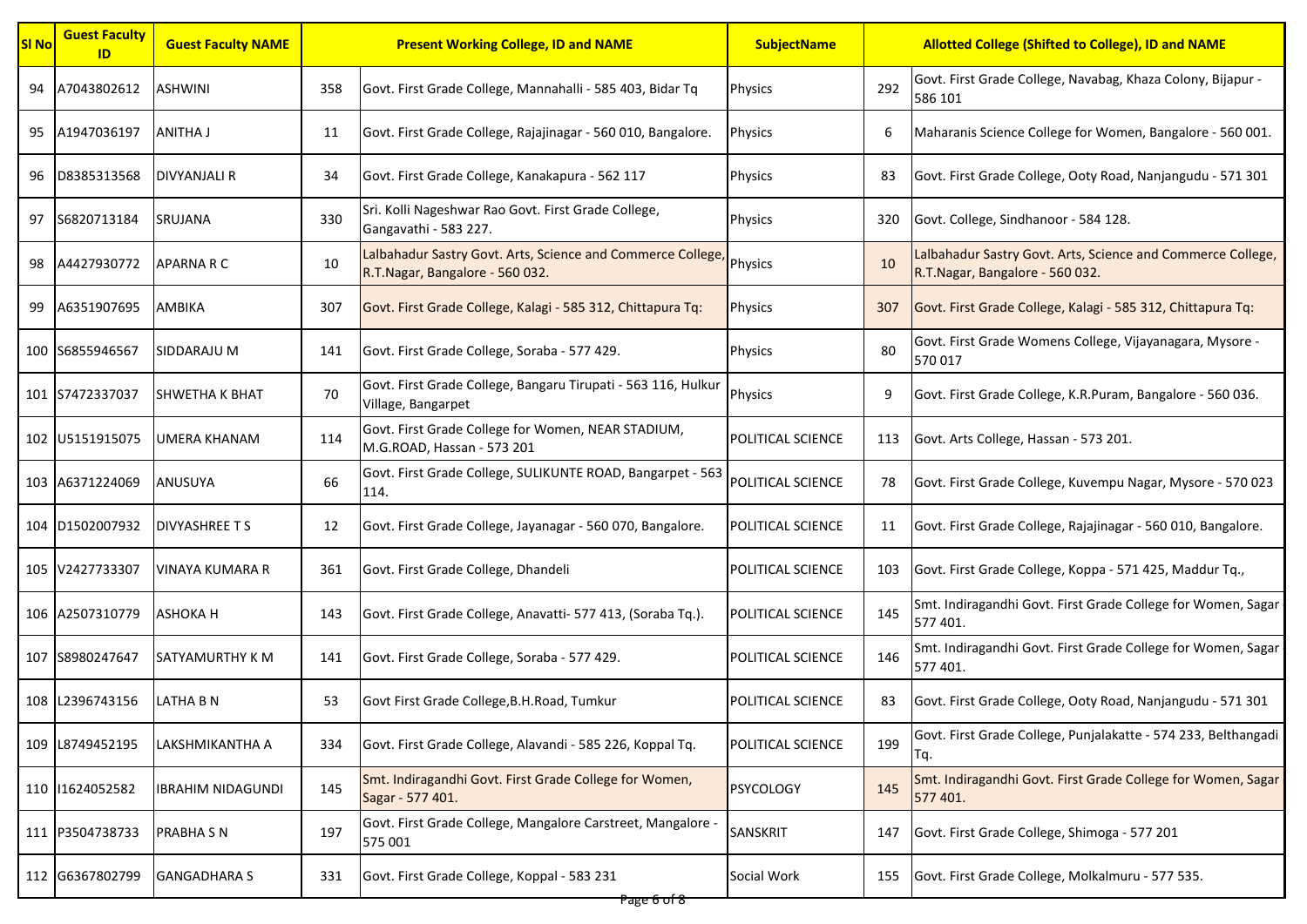| <b>SI No</b> | <b>Guest Faculty</b><br>ID | <b>Guest Faculty NAME</b>  |     | <b>Present Working College, ID and NAME</b>                                                              | <b>SubjectName</b>      |     | <b>Allotted College (Shifted to College), ID and NAME</b>                                            |
|--------------|----------------------------|----------------------------|-----|----------------------------------------------------------------------------------------------------------|-------------------------|-----|------------------------------------------------------------------------------------------------------|
|              | 113 N7930500875            | <b>NIVEDITHA</b>           | 118 | H D Devegowda Govt. First Grade College, Padavalahippe -<br>573 215, Holenarasipura Tq.                  | Social Work             | 188 | Govt. First Grade College, Bettampadi - 574 259, (Puttur Tq.)                                        |
|              | 114 B2415829721            | <b>BHAVYA SHETTY N</b>     | 100 | Govt. First Grade College, K.R.Pet - 571 426.                                                            | Social Work             | 190 | Dr. K Shivram Karanth Govt. First Grade College, Bellare - 574<br>212, (Sulya Tq.)                   |
|              | 115 S6230718331            | SHAKUNTHALA                | 155 | Govt. First Grade College, Molkalmuru - 577 535.                                                         | Social Work             | 118 | H D Devegowda Govt. First Grade College, Padavalahippe -<br>573 215, Holenarasipura Tq.              |
|              | 116 G9723325034            | <b>GURULINGAPPA KADLI</b>  | 329 | Govt. First Grade College, Kustagi - 584 121.                                                            | <b>SOCIOLOGY</b>        | 225 | Govt. First Grade College, Annigeri - 582 201, Navalgund Tq.                                         |
|              | 117 M3143738452 MAHESH     |                            | 391 | Govt. First Grade College for Women, Bidar                                                               | SOCIOLOGY               | 391 | Govt. First Grade College for Women, Bidar                                                           |
|              | 118 H5862834207            | HAGALURAPPA                | 331 | Govt. First Grade College, Koppal - 583 231                                                              | <b>SOCIOLOGY</b>        | 350 | Government Commerce and Management College, Anantpur<br>Road, Bellary City - 583 101                 |
|              | 119 F2452305807            | <b>FAIZULLA</b>            | 6   | Maharanis Science College for Women, Bangalore - 560 001. URDU                                           |                         | 31  | Govt. First Grade College, Channapatna- 571 501.                                                     |
|              | 120 A9235312087            | <b>ASHWINI H P</b>         | 153 | Govt. Science College, Chitradurga - 577 501.                                                            | <b>ZOOLOGY</b>          | 127 | Govt. Home Science College for Women, N. E. Basic School,<br>Rangoli Halla, Hassan - 573 201 (Co-ED) |
|              | 121 N5837200623            | <b>NANDINI N M</b>         | 341 | Gangavathi Venkataramanashetty Padmavathamma Govt.<br>First Grade College, Hagaribommanahalli - 583 212. | <b>ZOOLOGY</b>          | 165 | Govt. First Grade College, MCC B Block, Davanagere - 577 004                                         |
|              | 122 S4348831578            | SALMA BANU N               | 197 | Govt. First Grade College, Mangalore Carstreet, Mangalore -<br>575 001                                   | <b>ZOOLOGY</b>          | 292 | Govt. First Grade College, Navabag, Khaza Colony, Bijapur -<br>586 101                               |
|              | 123 V3367615916            | VARSHITHA                  | 121 | Y.D.D Govt. First Grade College, Belur - 573 115.                                                        | <b>COMPUTER SCIENCE</b> | 127 | Govt. Home Science College for Women, N. E. Basic School,<br>Rangoli Halla, Hassan - 573 201 (Co-ED) |
|              | 124 A5121513623            | Aasim Jamsheer             | 130 | Govt. First Grade College, Udaypura, Chennarayapatna Tq.                                                 | <b>COMPUTER SCIENCE</b> | 119 | Govt. First Grade College, Sakaleshpura - 573 134.                                                   |
|              | 125 D6654335575            | <b>DEEPTHI H M</b>         | 121 | Y.D.D Govt. First Grade College, Belur - 573 115.                                                        | <b>HISTORY</b>          | 119 | Govt. First Grade College, Sakaleshpura - 573 134.                                                   |
|              | 126 L9819835330            | LAXMANA H P                | 162 | Sri Sri Shivalingeshwara Swamy Govt. First Grade College, Cha HISTORY                                    |                         | 147 | Govt. First Grade College, Shimoga - 577 201                                                         |
|              | 127 A5844313784            | <b>AKKAMAHADEVI SATYAN</b> | 162 | Sri Sri Shivalingeshwara Swamy Govt. First Grade College, Cha ENGLISH                                    |                         | 311 | Govt. First Grade College, Farhathabad - 585 308, Jewargi Tq.                                        |
|              | 128 S0421351812            | Shruthi.H.V.               | 119 | Govt. First Grade College, Sakaleshpura - 573 134.                                                       | <b>COMMERCE</b>         | 369 | Govt. First Grade College, Talakadu, T.narasipura Tq.                                                |
|              | 129 S6961608632            | Sufiyataj                  | 69  | Govt. First Grade College, 3rd cross BEO campus Robersonpet COMMERCE                                     |                         | 8   | Govt. First Grade College, Vijayanagar, Bangalore - 560 104                                          |
|              | 130 G5851810703            | <b>GOWRAMMA</b>            | 300 | Govt. First Grade College, Jewargi - 585 310.                                                            | <b>KANNADA</b>          | 299 | Govt. College, Sedam Road, Gulbarga - 585 105.                                                       |
|              | 131 M0445439982            | Manjunatha Swamy KR        | 22  | Govt. First Grade College, Doddaballapura- 561 203.                                                      | Physics                 | 53  | Govt First Grade College, B.H. Road, Tumkur                                                          |